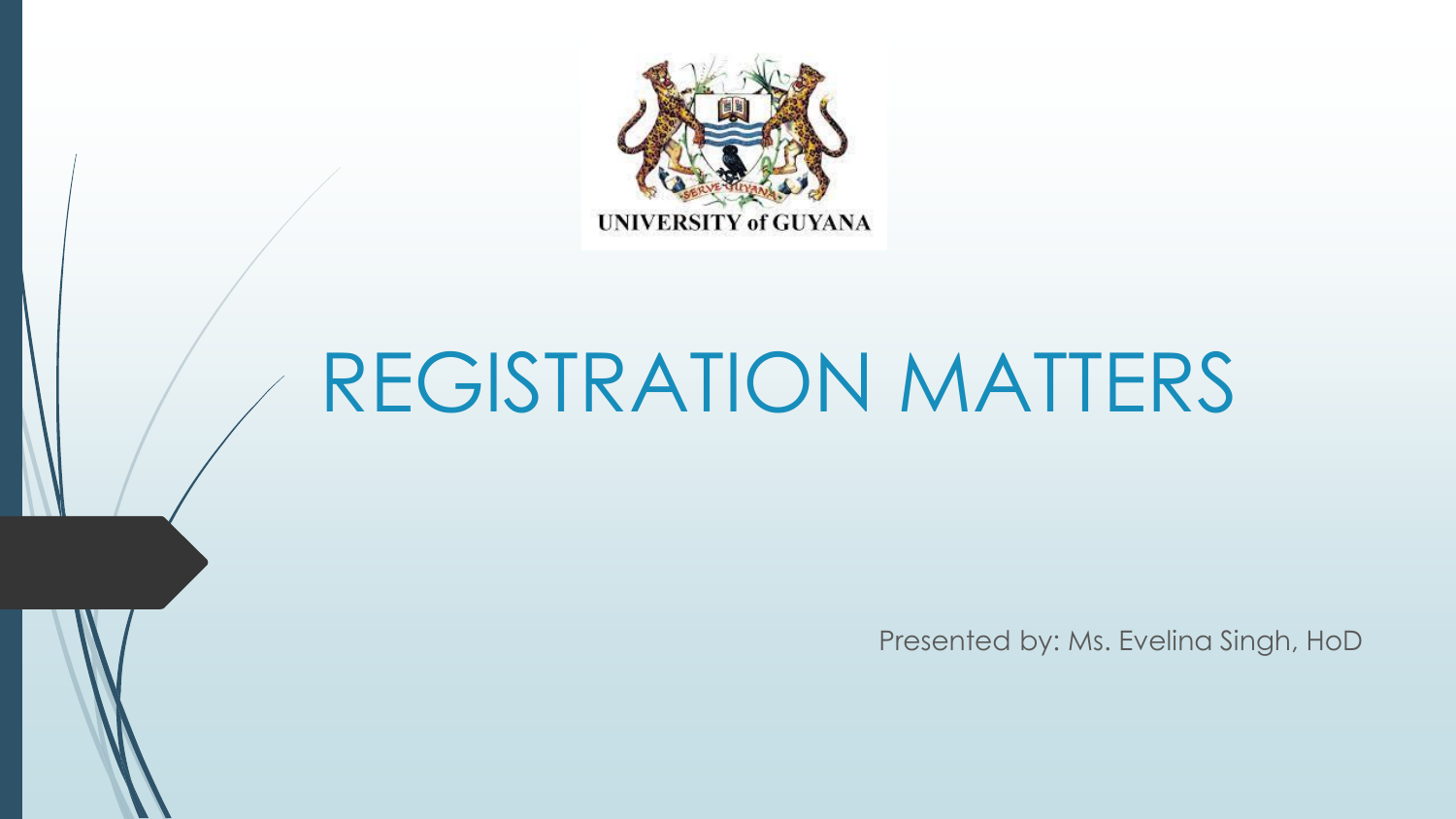## What should I do before registering?

### **1. Know the courses you are supposed to be registering for**.

This can be found on SRMS.

For example if you are in Y2 you should be doing:

Semester one:

ECN1100 Introductory Micro-Economics ACT2102 Principles of Accounting MNG2101 Business Leadership MNG2102 Introduction to Critical Thinking SPA 1003/PRT 1003/FRE 1003/ CHN Semester two: ECN1203 Introductory Statistics ECN1200 Introductory Macro-Economics ACT2204 Cost Accounting MNG2203 Business Communication

SPA 1003/PRT 1003/FRE 1003/ CHN

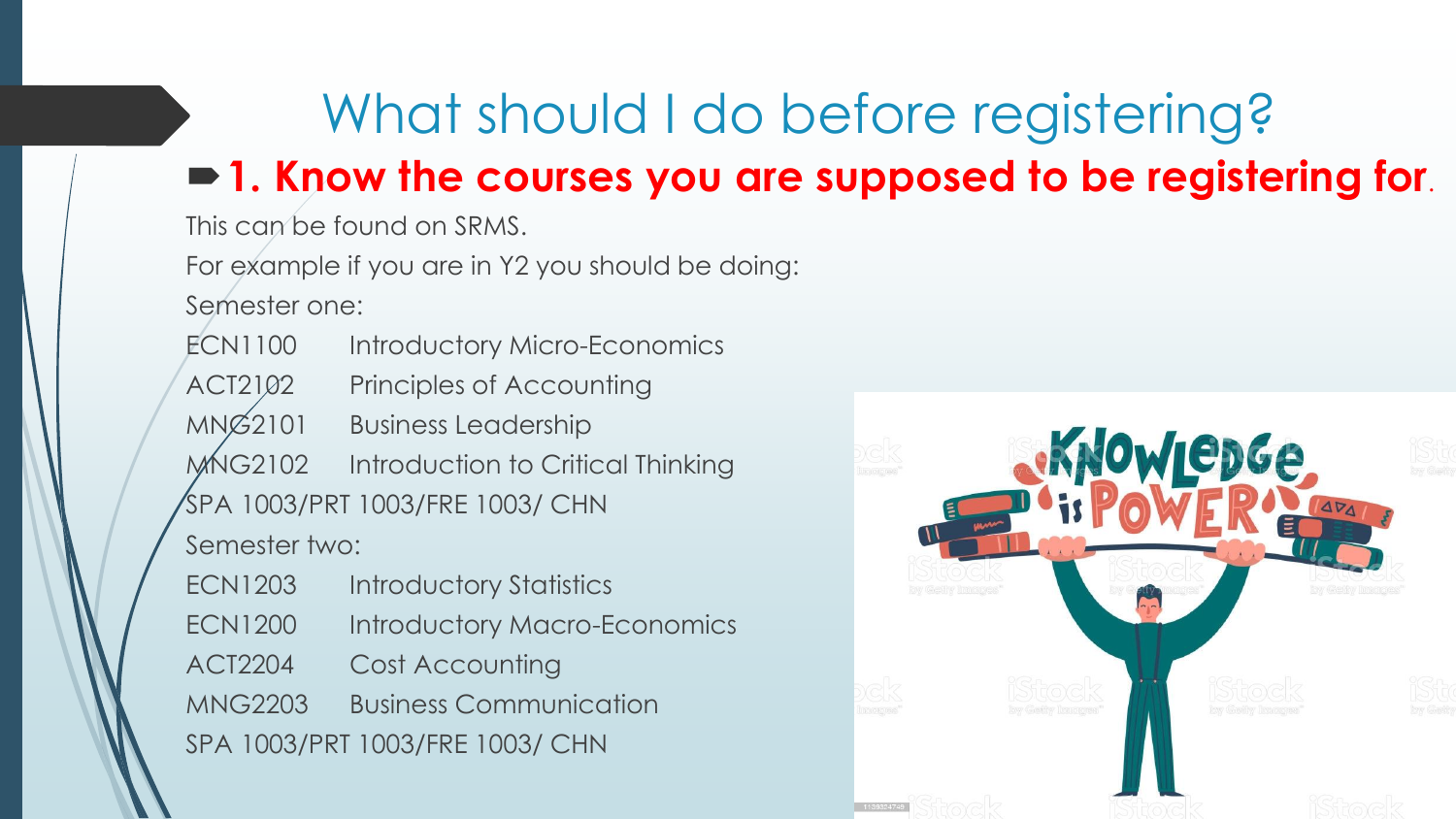## What should I do before registering?

#### **2. Contact your Academic Advisor**

- SEBI requires that ALL students seek advise before registering.
- **If you have passed all your courses from the previous** year with a GPA of At least 2.0, your registration will be straight forward.
- If you have failed courses and/or have a low GPA, you must get a course load recommendation from your Academic Advisor.

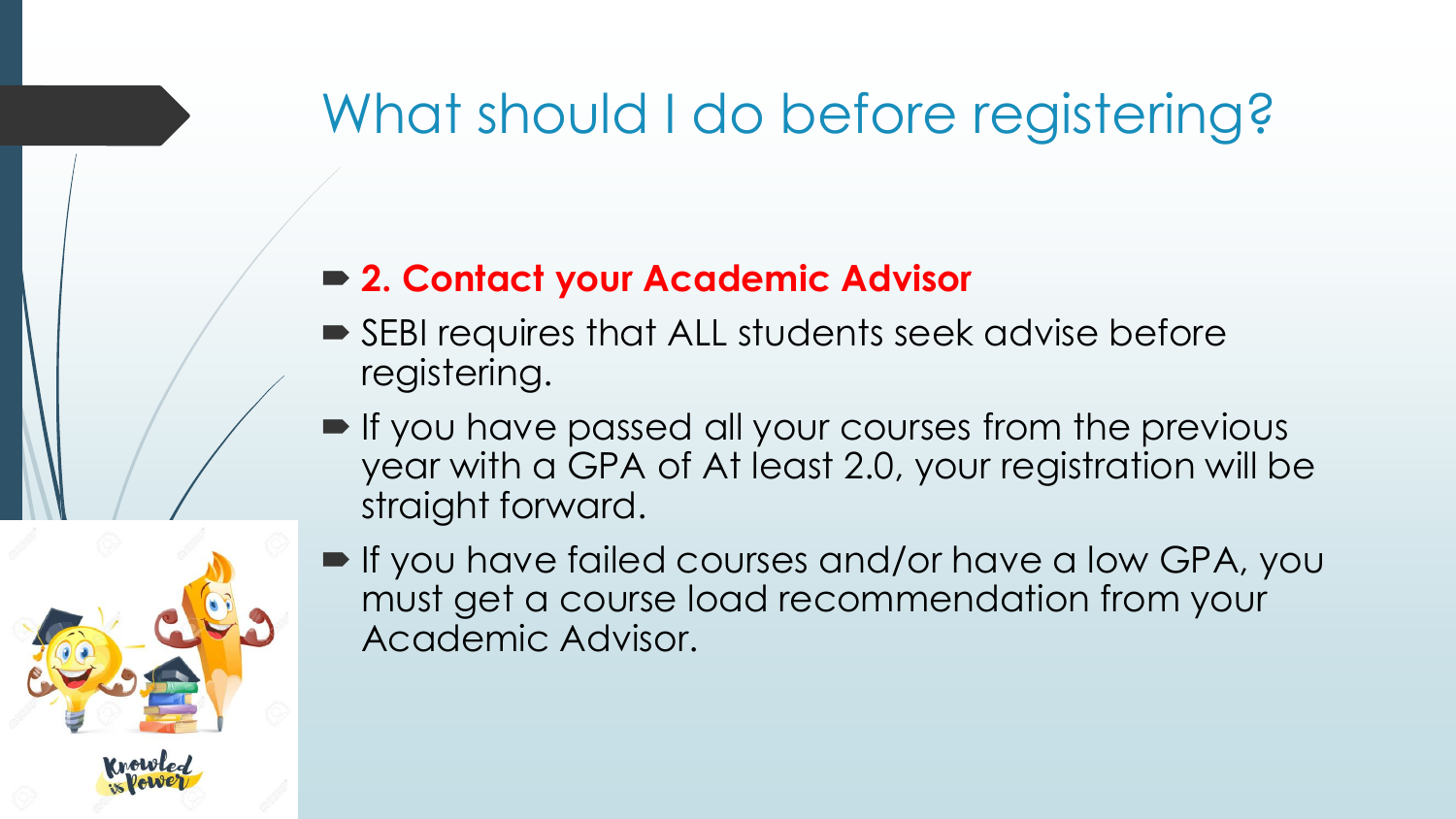## What should I do before registering?

# **<sup>3</sup>. READ! READ! READ!**

- As a student you are expected to read the Students' Handbook which can be found on SRMS.
- There are guidelines on how to submit your registration on SRMS, you should read these.
- You must also read comments from your HoD on your registration.

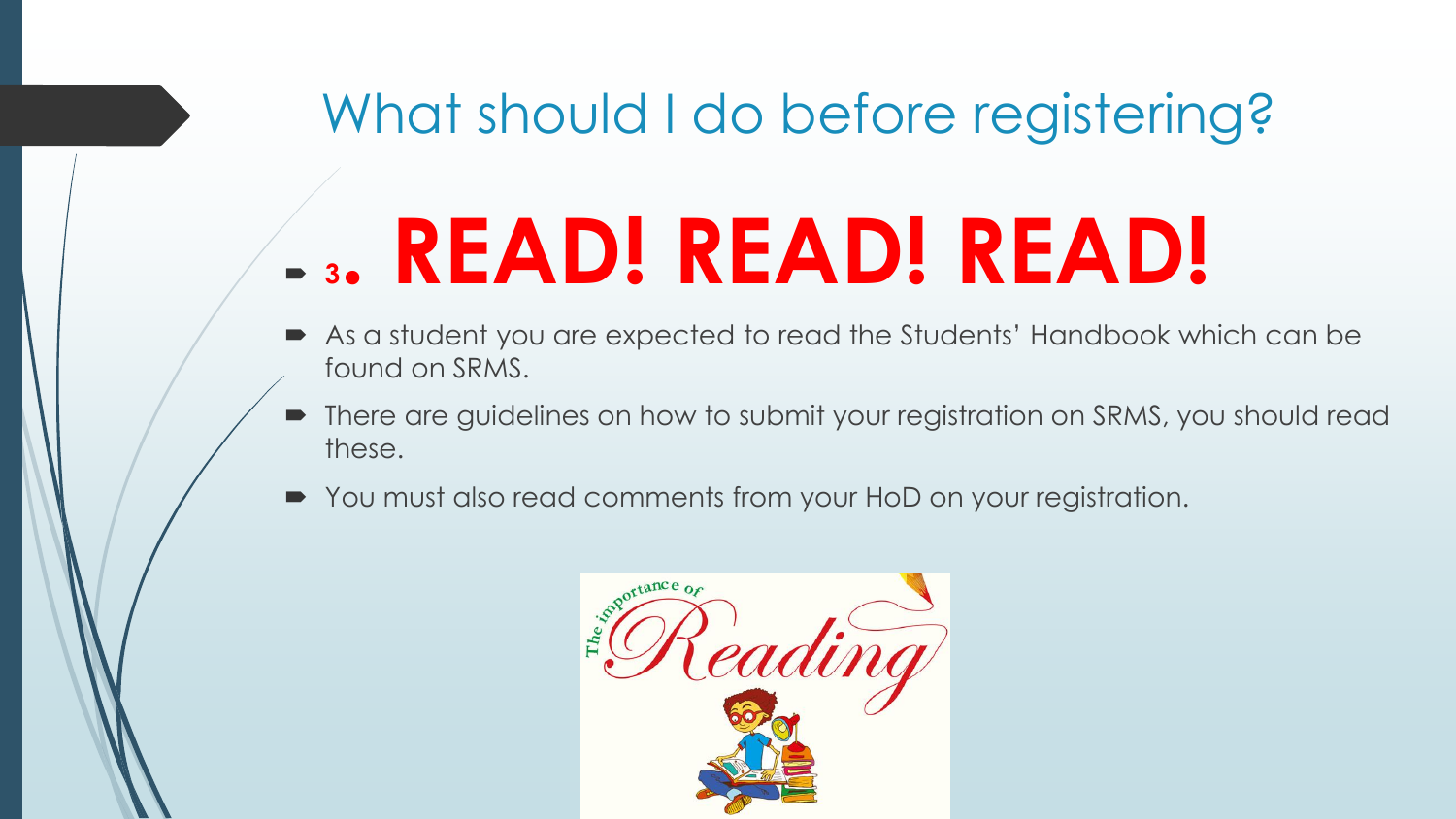## What are prerequisites?

**Prerequisites are courses that you MUST TAKE and PASS before doing another** course.

Some courses with prerequisites in SEBI are: Course: MNG 2101 (Business Leadership) Prerequisite: MNG 1103 (Orientation)

Course: FIN 3100 (Financial Management) Prerequisites: MNG2101, ECN1203, ECN1100, ECN1200

**"You have not met the prerequisites for deleted course/s. Contact Academic Advisor."**

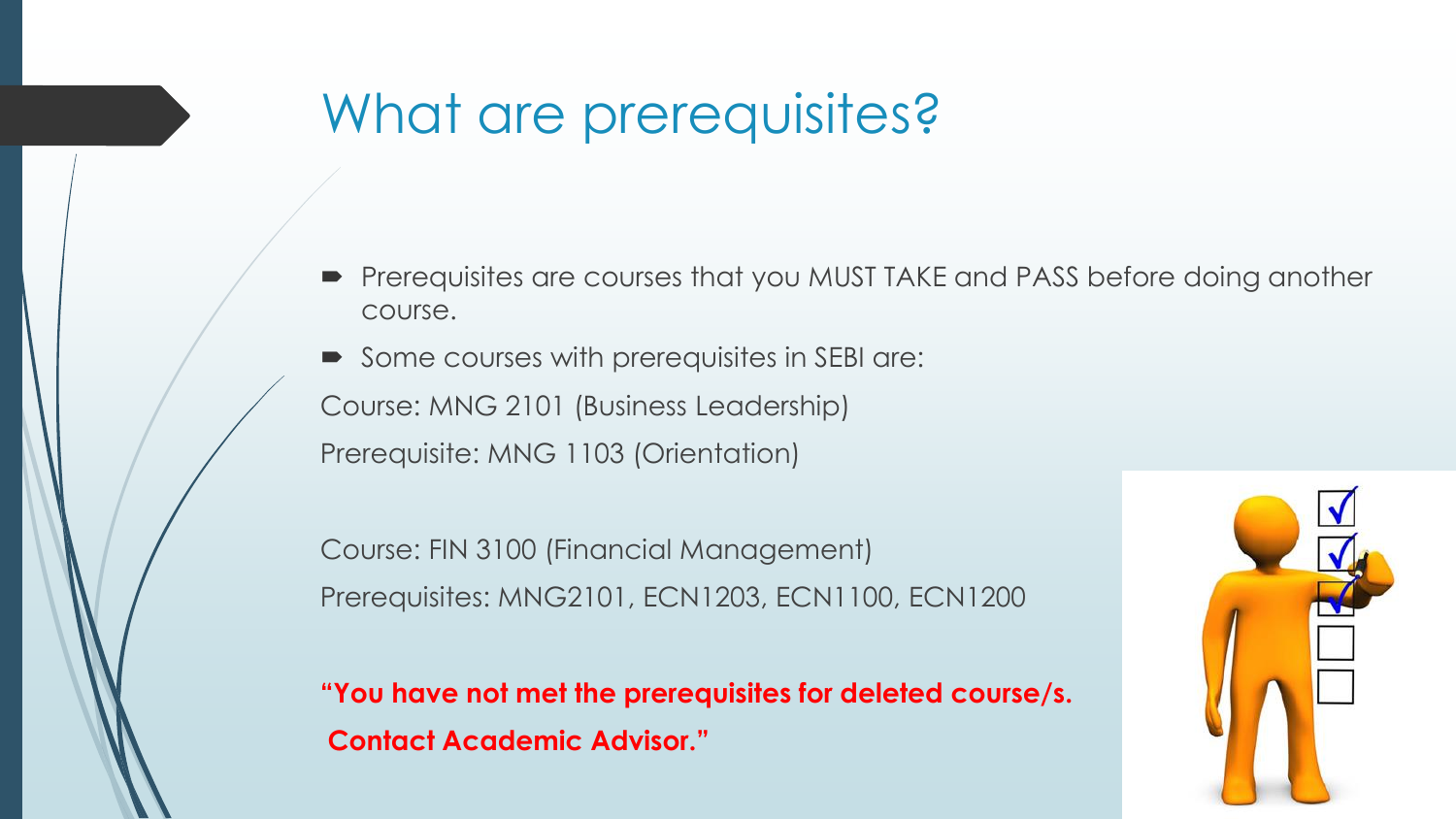## What are official grades?

- Official grades are grades that have been approved by the Department, Faculty/School and the Registry.
- These grades will be available on your profile once there are no payment issues.

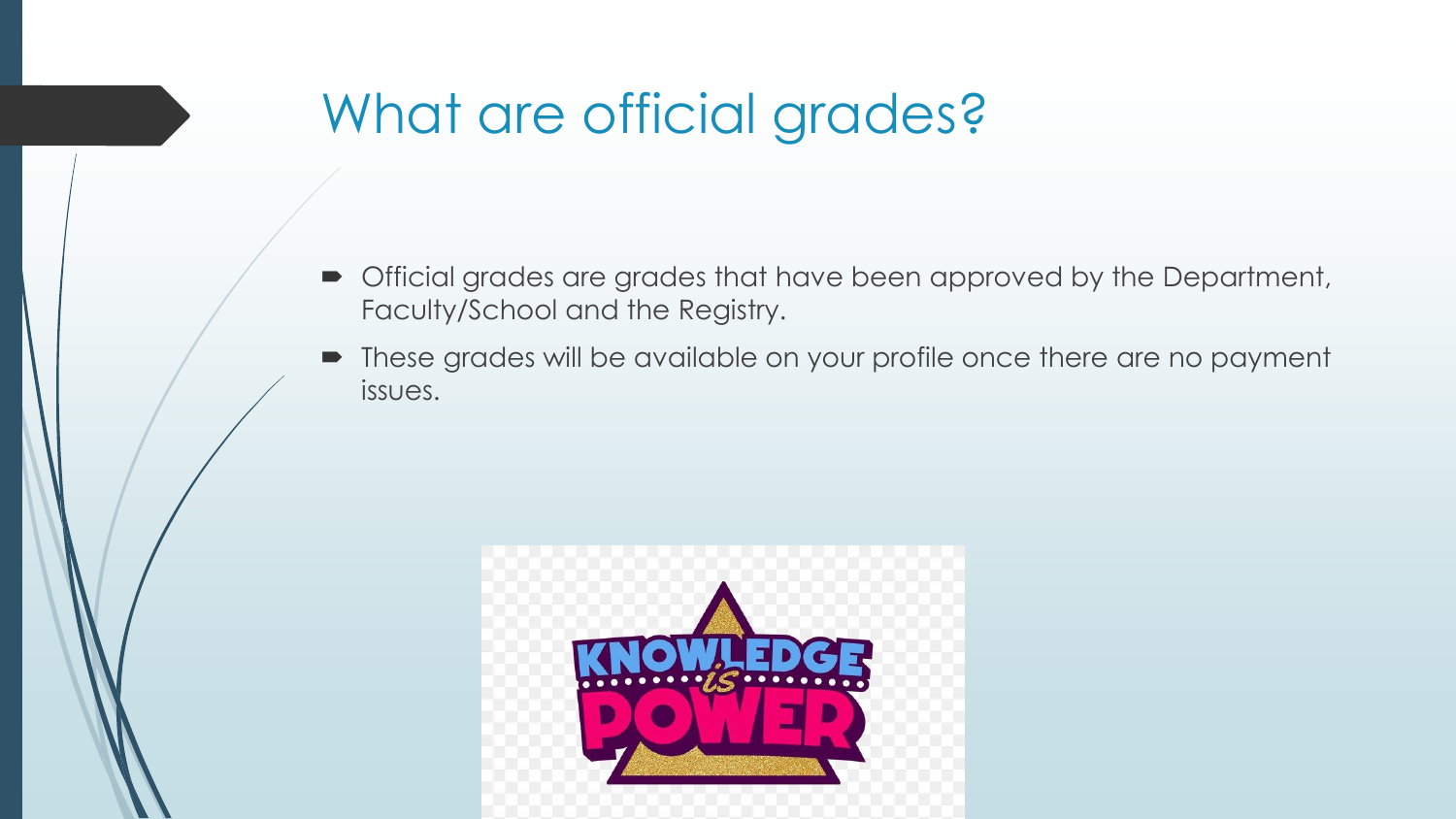## Understanding exemptions



- An exemption may be granted for a course completed within the last 5 years once there is a significant over lap of content.
- SEBI applies the 5 year rule strictly to Technology based courses.
- For other courses discretion is applied.
- There is a maximum number of credits you can be exempted for. **WHEN IN DOUBT ALWAYS SEEK ADVISE FROM YOUR ACADEMIC ADVISOR.**
- Your HoD CANNOT process an exemption where document has not been verified. When DV is in **GREEN**, your HoD may then process.

**[ACT2102](https://turkeyenonline.uog.edu.gy/srms/staff/faculty_hod/current/exmpt_courses.php?ID=362) DV HOD AR [ACT2204](https://turkeyenonline.uog.edu.gy/srms/staff/faculty_hod/current/exmpt_courses.php?ID=363) DV HOD AR FIN3100 DV HOD AR [MNG4104](https://turkeyenonline.uog.edu.gy/srms/staff/faculty_hod/current/exmpt_courses.php?ID=364) DV HOD AR**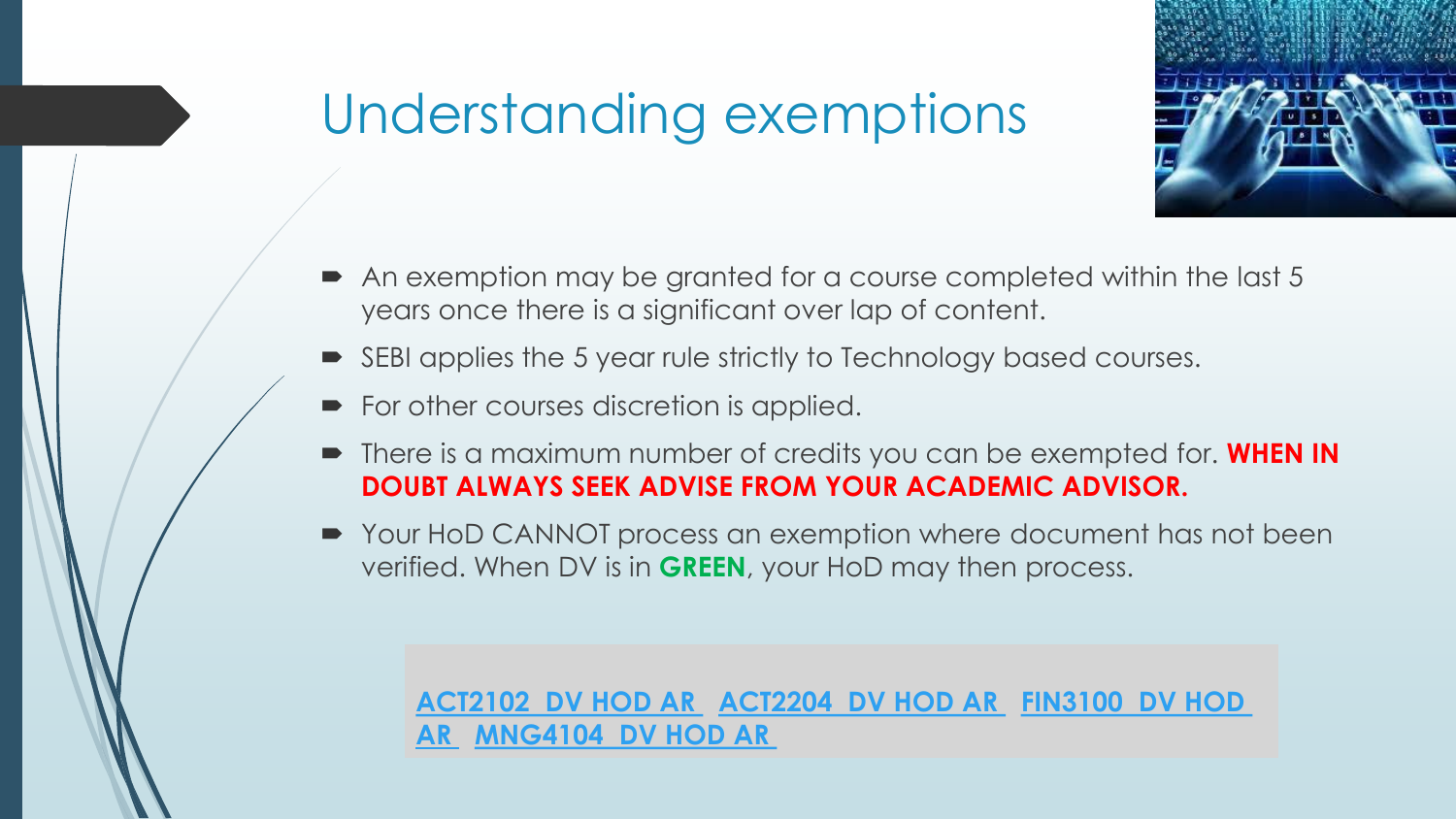### I submitted my registration in August and it was not approved until September. Why?

- When registrations opened in early August, enough grades were not available to start processing.
- For those who have recently submitted and are waiting days for approvals, it is important to note:
- $\blacksquare$  HoDs are dealing with hundreds of registrations.
- HoDs cannot just click approve, profiles have to be examined, this takes about 30 **minutes.**
- A CoR even takes longer (about **45 minutes**) because all your records must be pulled up to assess the situation (current registration, recess registration if applicable and profile).

**"If you fail any semester 2 and/recess course/s that the grade/s is/are currently unavailable for, you will be required to do a Change of Registration to register for the failed course/s."**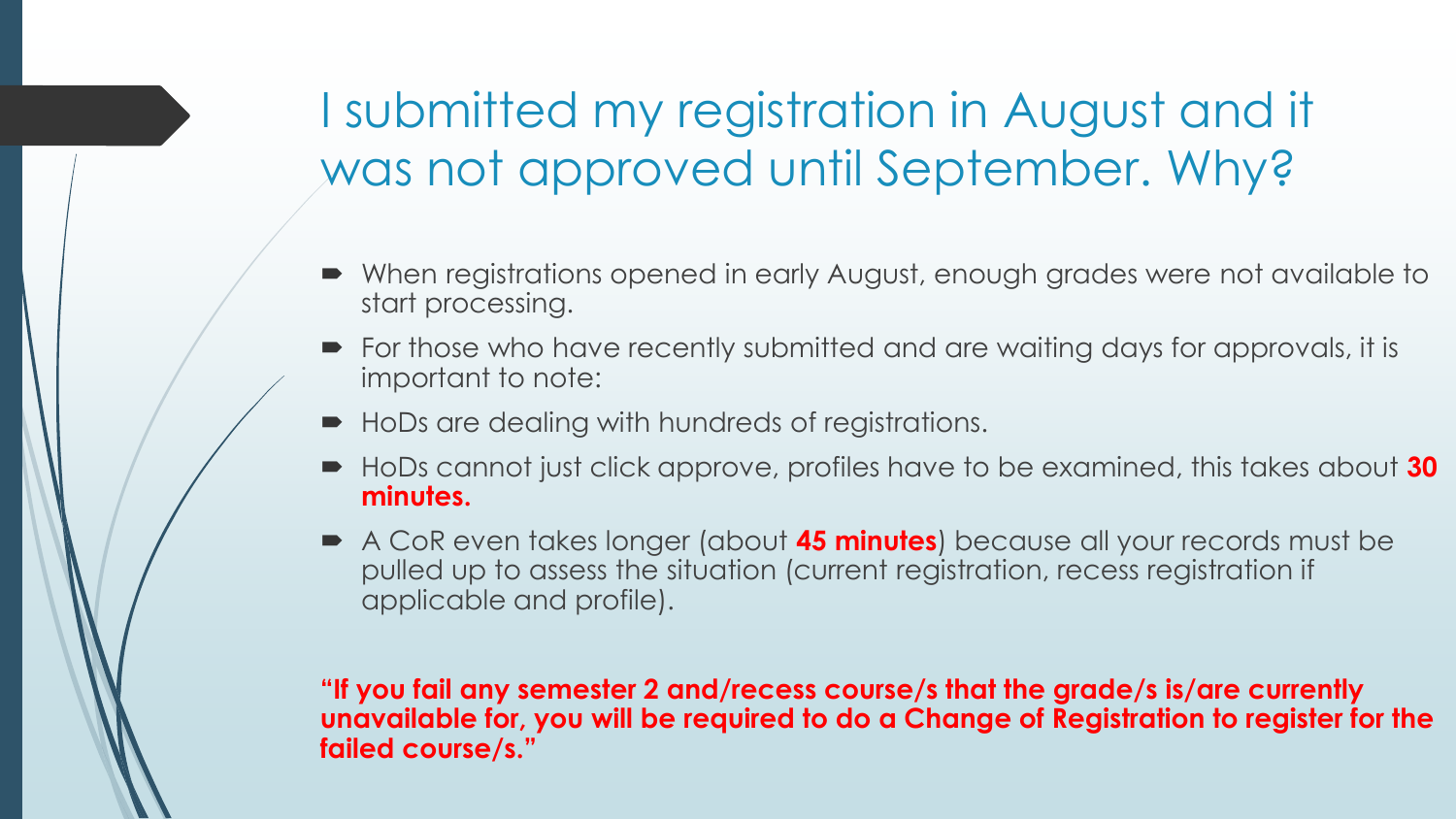## Why is my registration on hold?

- The main reason for registrations being on hold is INCORRECT registrations.
- For courses with prerequisite/s, the registration maybe put on hold pending the grade/s.
- For a few cases, the HoD is seeking clarification on issues such as exemptions initiated but not submitted, outstanding payments etc.

## **READthe comment from your HoD and you will know your next steps.**

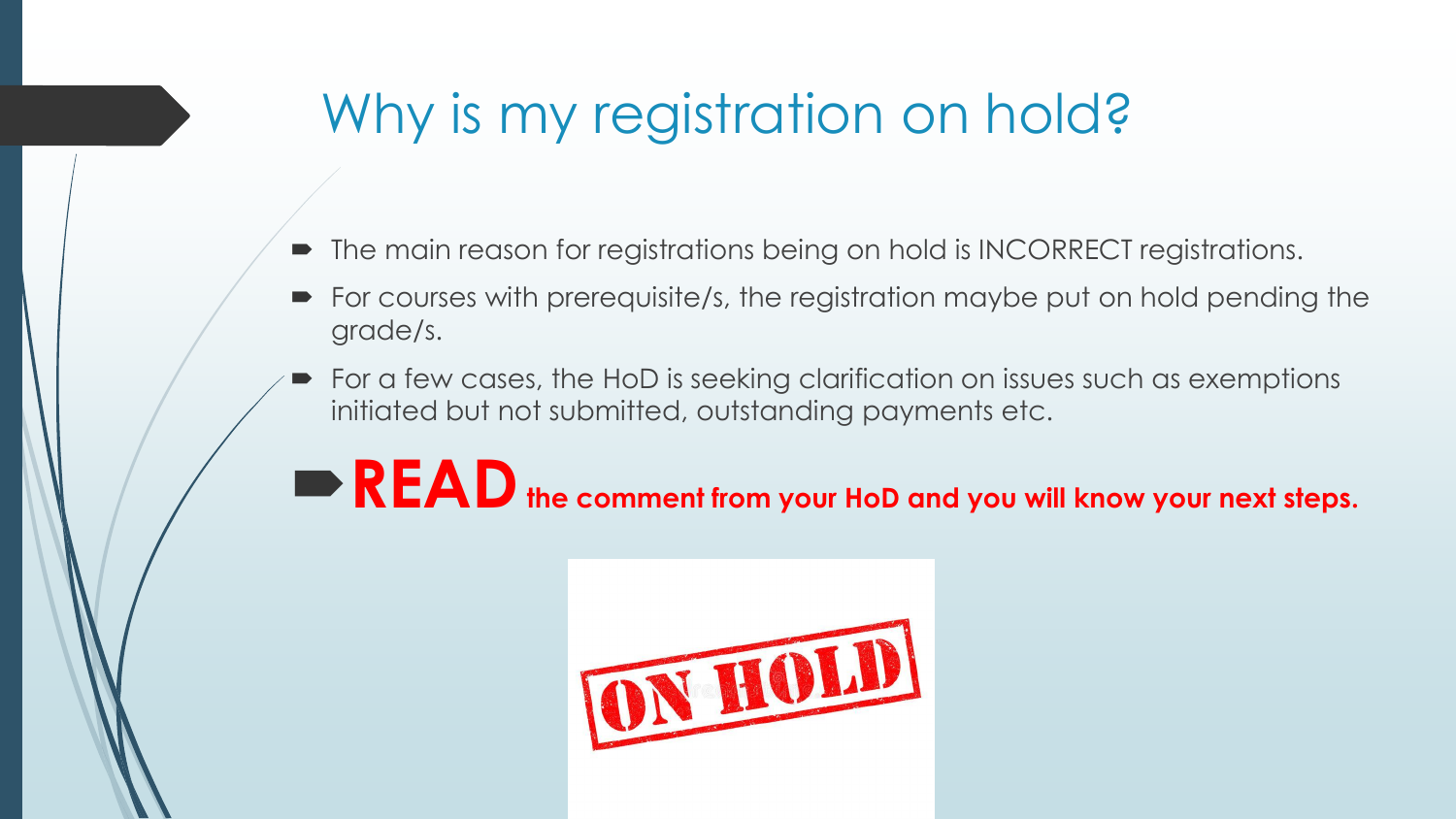## When should I apply for a Change of Registration (CoR)?

- A CoR should ONLY be applied for after AR has approved your registration**. If AR has not approved your registration, request a return of your registration from AD Sam or your HoD so that you can make the correction.**
- $\blacksquare$  Too many students are applying for CoRs who should not be.
- CoRs are processed only after all current registrations are processed. BE PATIENT we will get to your CoR.
- Ensure you seek advise from your Academic Advisor before doing a CoR.

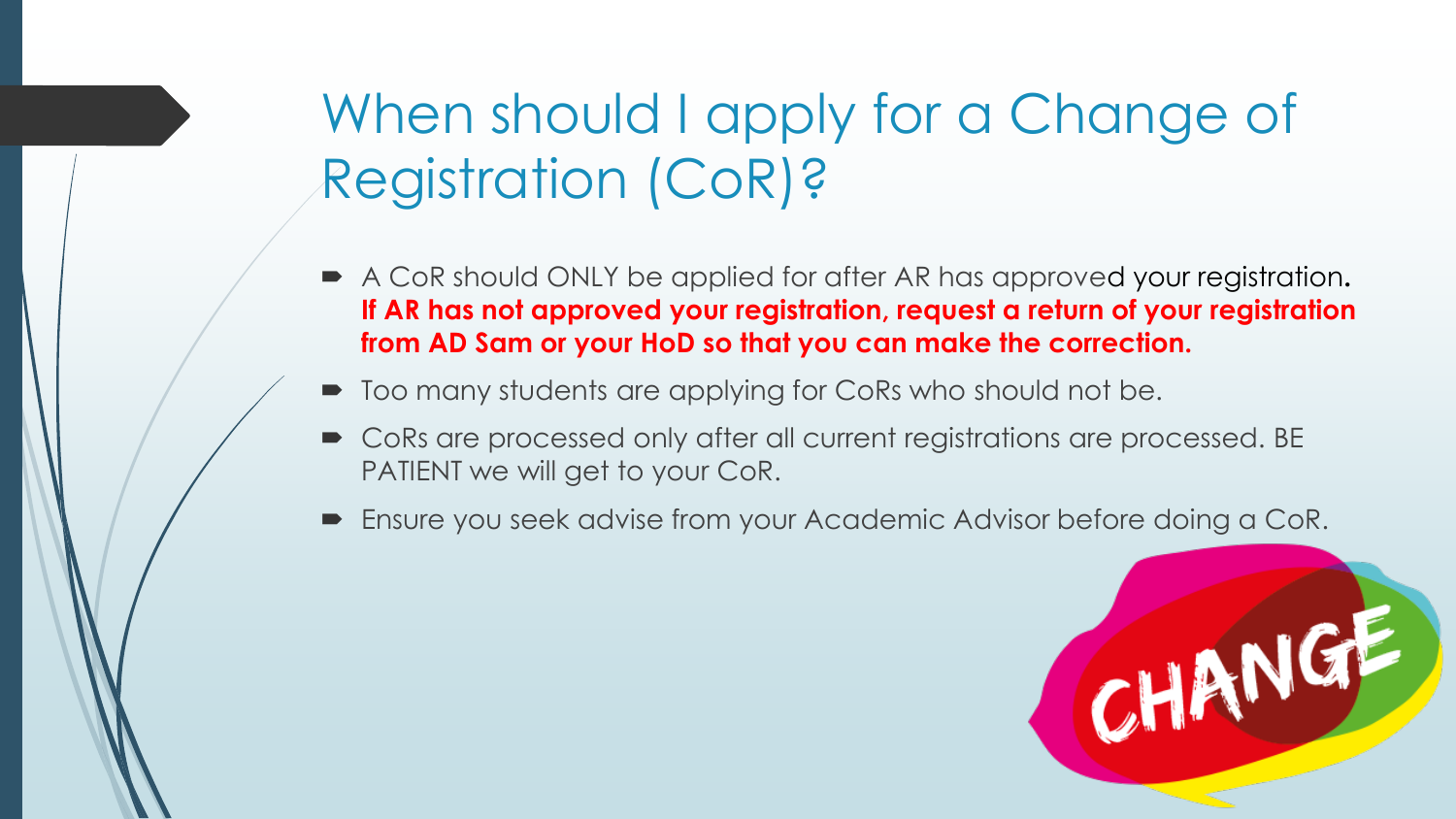## What are electives?



- **Electives are courses that are not mandatory.**
- However, depending on numbers we may not be able to offer more than one elective so you will need to do the one being offered.
- YYY refers to SEBI's electives
- WWW refers to a UG wide elective
- Be careful with the WWW elective, if you did a 3 credit Science elective, you will be required to take a 4 credit WWW elective
- It is your responsibility as a student to monitor your progress.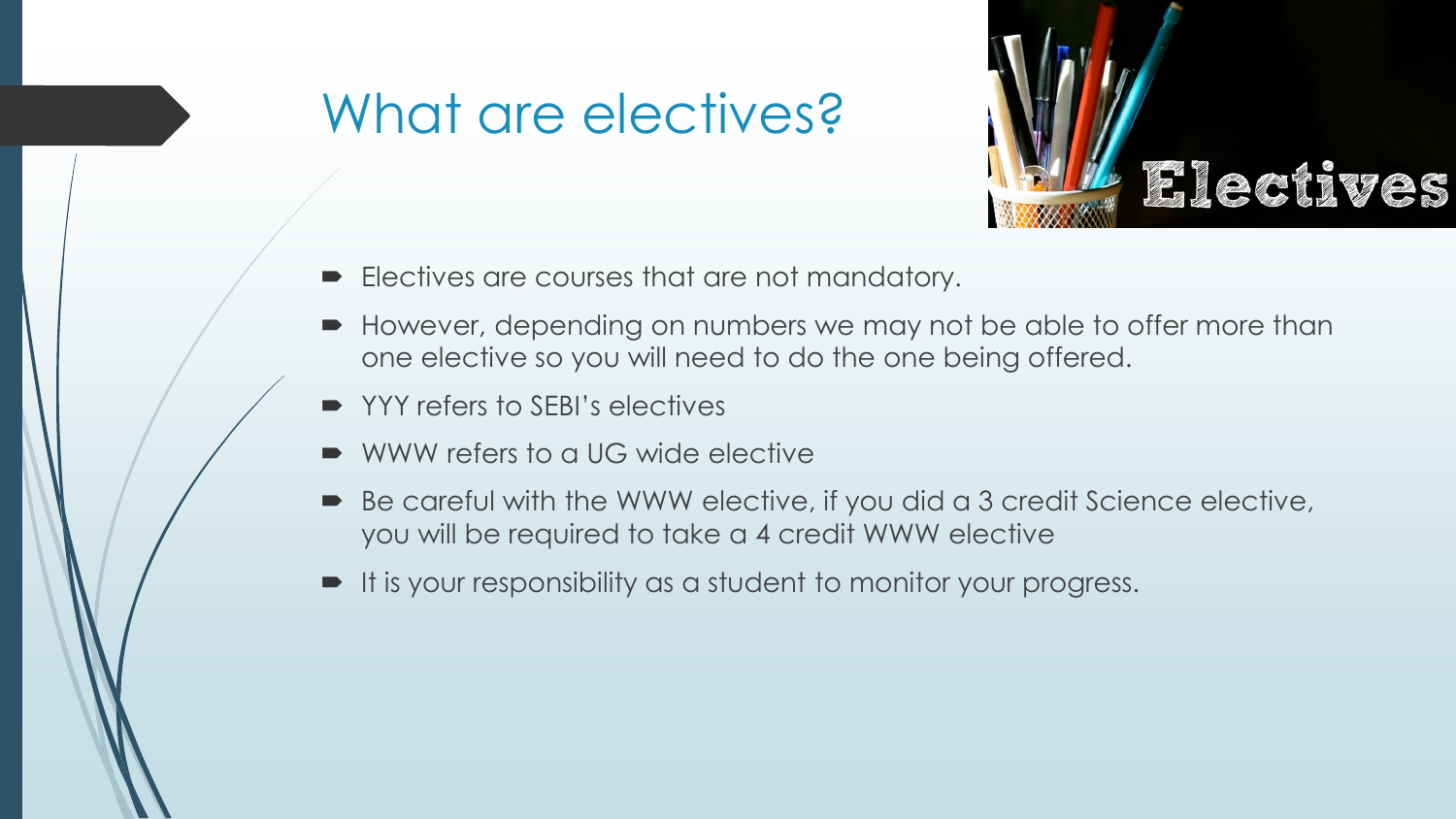## What does SPA is filled choose PRT/FRE/CHN mean?

- FEH can only accommodate x amount of students for SPA. When this number is reached, students are required to choose another foreign language.
- SPA is on a first come, first serve basis of registrations that were **CORRECT** in submission.
- HoDs process at different times.

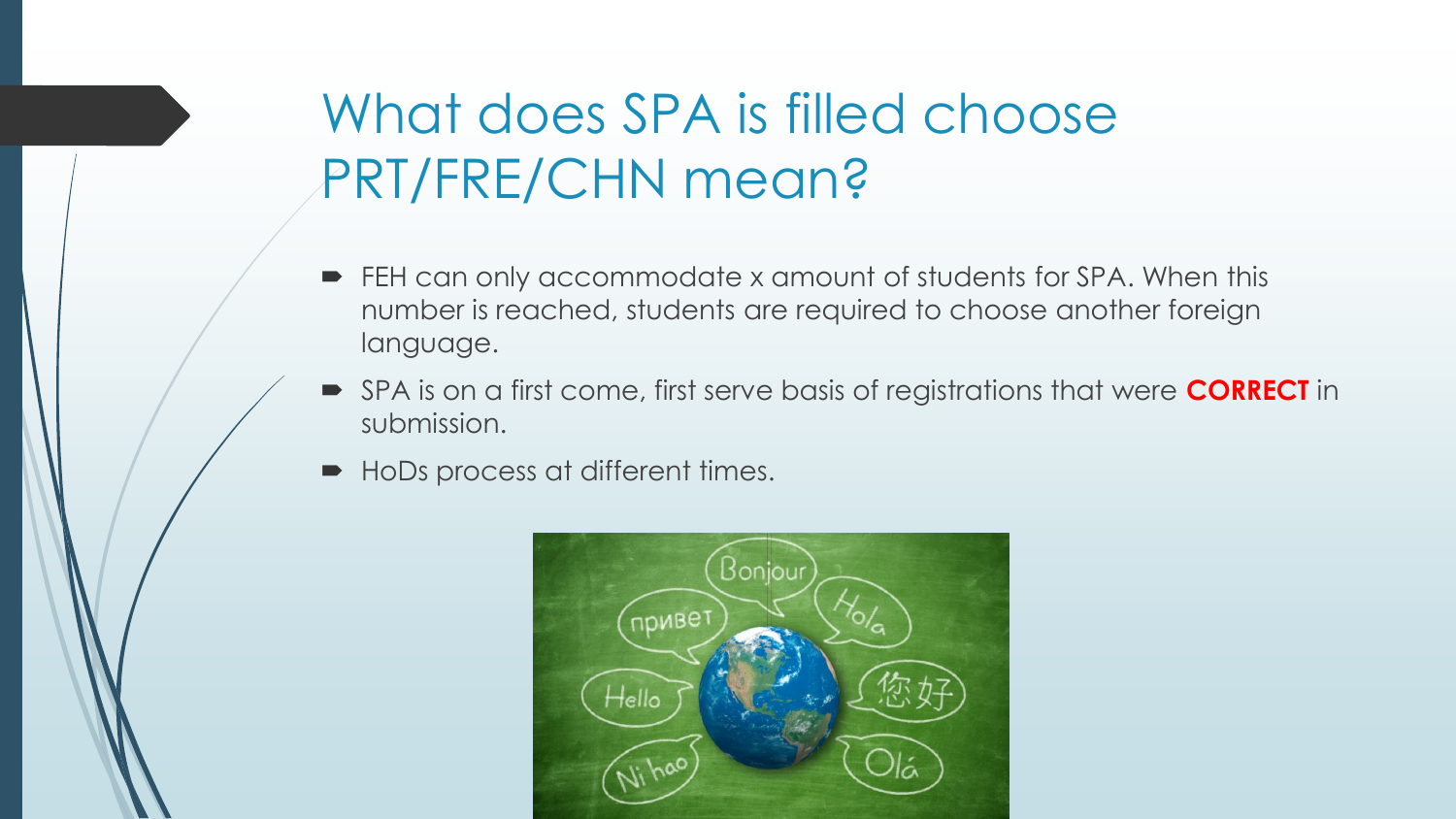## What does MNG4201 is to be taken in semester 2 of your final year mean?

- MNG4201 is a capstone course and requires knowledge of all of the lower courses taken before semester 2 of your final year.
- Courses should be taken in the order of your programme profile.

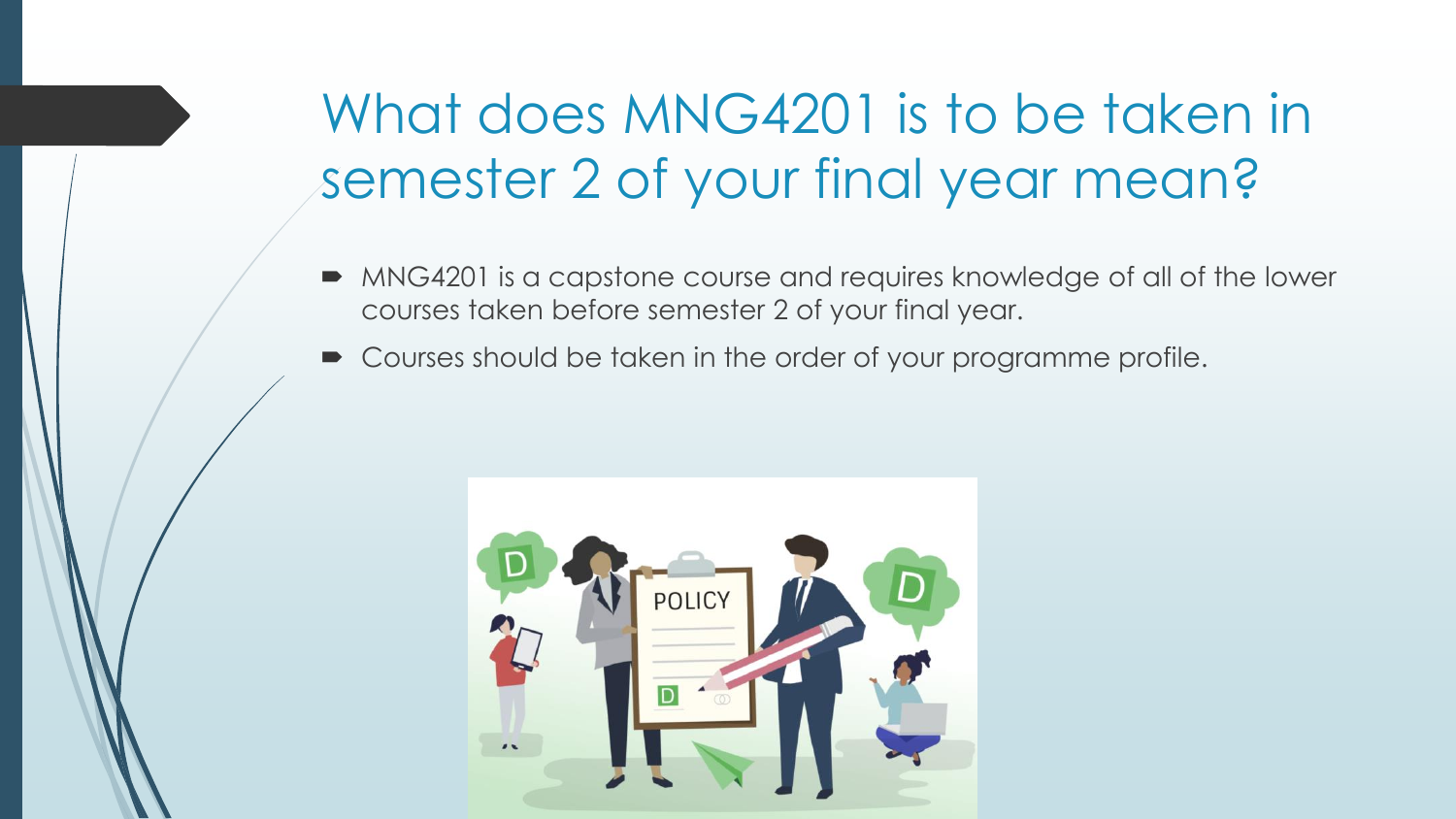## Monitoring my academic profile

 $\blacktriangleright$  It is YOUR RESPONSIBILITY as a student to monitor your academic profile to ensure you graduate on time.

| <b>Programme of Study</b>   | 10204 / Bachelor of Science<br>(Management) |
|-----------------------------|---------------------------------------------|
| <b>Programme Credits</b>    | 125                                         |
| <b>Exemption Credits</b>    | 43                                          |
| <b>Total Grade Points</b>   | 222                                         |
| <b>Total Course Credits</b> | 59                                          |
| <b>Overall GPA</b>          | 3.7                                         |
| <b>Fail Grades Count</b>    | $\Omega$                                    |
| <b>Course Completion</b>    | Regular                                     |
| <b>Classification</b>       | <b>NEED 23 MORE CREDITS TO GRADUATE</b>     |